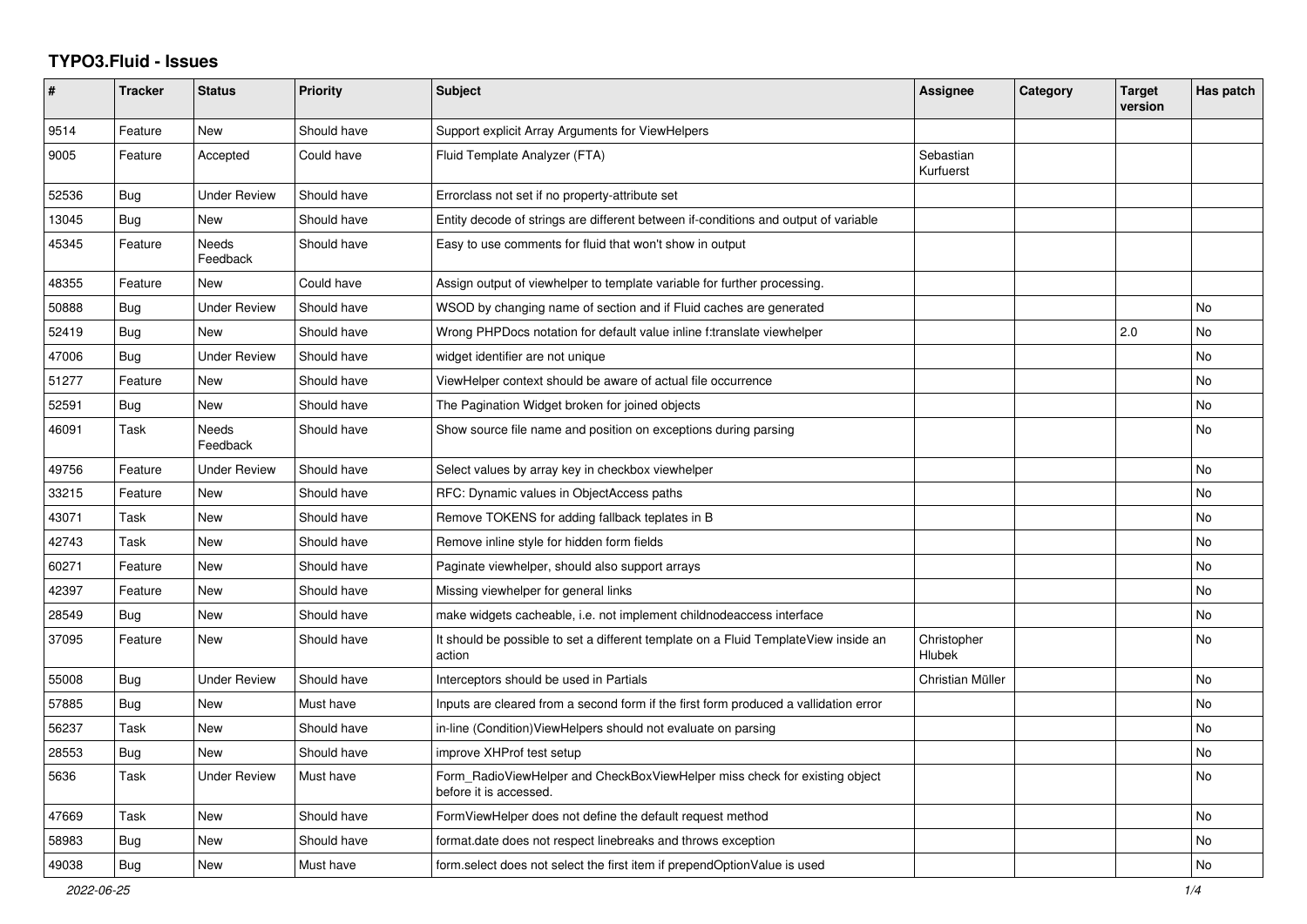| $\vert$ # | <b>Tracker</b> | <b>Status</b>            | <b>Priority</b> | <b>Subject</b>                                                                                              | Assignee               | Category | <b>Target</b><br>version | Has patch |
|-----------|----------------|--------------------------|-----------------|-------------------------------------------------------------------------------------------------------------|------------------------|----------|--------------------------|-----------|
| 58921     | Bug            | <b>New</b>               | Should have     | f:form.* VHs crash if NOT inside f:form but followed by f:form                                              |                        |          |                          | <b>No</b> |
| 45153     | Feature        | New                      | Should have     | be.menus.actionMenuItem - Detection of the current select option is insufficient                            |                        |          |                          | <b>No</b> |
| 52640     | Feature        | <b>Under Review</b>      | Should have     | Create an UnlessViewHelper as opposite to the IfViewHelper                                                  | Marc Neuhaus           |          |                          | <b>No</b> |
| 38130     | Feature        | New                      | Should have     | Checkboxes and multiple select fields should have an assignable default value                               |                        |          |                          | No        |
| 3291      | Feature        | Needs<br>Feedback        | Should have     | Cacheable viewhelpers                                                                                       |                        |          |                          | No        |
| 46545     | Feature        | New                      | Should have     | Better support for arrays in options of SelectViewHelper                                                    |                        |          |                          | <b>No</b> |
| 40081     | Feature        | New                      | Should have     | Allow assigned variables as keys in arrays                                                                  |                        |          |                          | <b>No</b> |
| 28552     | Bug            | New                      | Should have     | (v5) write ViewHelper test for compiled run; adjust functional test to do two passes<br>(uncached & cached) |                        |          |                          | <b>No</b> |
| 28550     | Bug            | <b>New</b>               | Should have     | (v4) make widgets cacheable, i.e. not implement childnodeaccess interface                                   |                        |          |                          | <b>No</b> |
| 28554     | <b>Bug</b>     | New                      | Should have     | (v4) implement feature flag to disable caching                                                              |                        |          |                          | <b>No</b> |
| 28551     | <b>Bug</b>     | Accepted                 | Should have     | (v4) backport VHTest                                                                                        | Sebastian<br>Kurfuerst |          |                          | No        |
| 36559     | Feature        | <b>New</b>               | Could have      | New widget progress bar                                                                                     |                        |          |                          | Yes       |
| 4704      | Feature        | <b>New</b>               | Should have     | Improve parsing exception messages                                                                          |                        | Core     |                          |           |
| 1907      | Feature        | <b>New</b>               | Could have      | Default values for view helpers based on context                                                            |                        | Core     |                          |           |
| 33551     | Bug            | New                      | Must have       | View helper values break out of a partial scope                                                             | Sebastian<br>Kurfuerst | Core     |                          | <b>No</b> |
| 3481      | Bug            | <b>New</b>               | Should have     | Use ViewHelperVariableContainer in PostParseFacet                                                           |                        | Core     |                          | No        |
| 39990     | <b>Bug</b>     | New                      | Should have     | Same form twice in one template: hidden fields for empty values are only rendered<br>once                   |                        | Core     |                          | <b>No</b> |
| 30555     | Feature        | <b>New</b>               | Could have      | Make TagBuilder more extensible                                                                             |                        | Core     |                          | No        |
| 27607     | <b>Bug</b>     | New                      | Must have       | Make Fluid comparisons work when first element is STRING, second is NULL.                                   |                        | Core     |                          | No        |
| 33394     | Feature        | <b>Needs</b><br>Feedback | Should have     | Logical expression parser for BooleanNode                                                                   | Tobias Liebig          | Core     |                          | <b>No</b> |
| 10472     | Feature        | <b>New</b>               | Could have      | Fluid Standalone distribution                                                                               |                        | Core     |                          | No        |
| 62346     | Feature        | New                      | Could have      | f:comment should have high precende                                                                         |                        | Core     | 3.x                      | No        |
| 12863     | <b>Bug</b>     | New                      | Should have     | Attributes of a viewhelper can't contain a '-'                                                              | Sebastian<br>Kurfuerst | Core     |                          | No        |
| 46257     | Feature        | <b>Under Review</b>      | Should have     | Add escape sequence support for Fluid                                                                       |                        | Core     |                          | No        |
| 32035     | Task           | New                      | Should have     | Improve fluid error messages                                                                                |                        | Core     |                          | Yes       |
| 7608      | Feature        | <b>New</b>               | Could have      | Configurable shorthand/object accessor delimiters                                                           |                        | Core     |                          | Yes       |
| 51239     | Bug            | <b>Under Review</b>      | Must have       | AbstractViewHelper use incorrect method signature for "\$this->systemLogger->log()"                         | Adrian Föder           | Core     |                          | Yes       |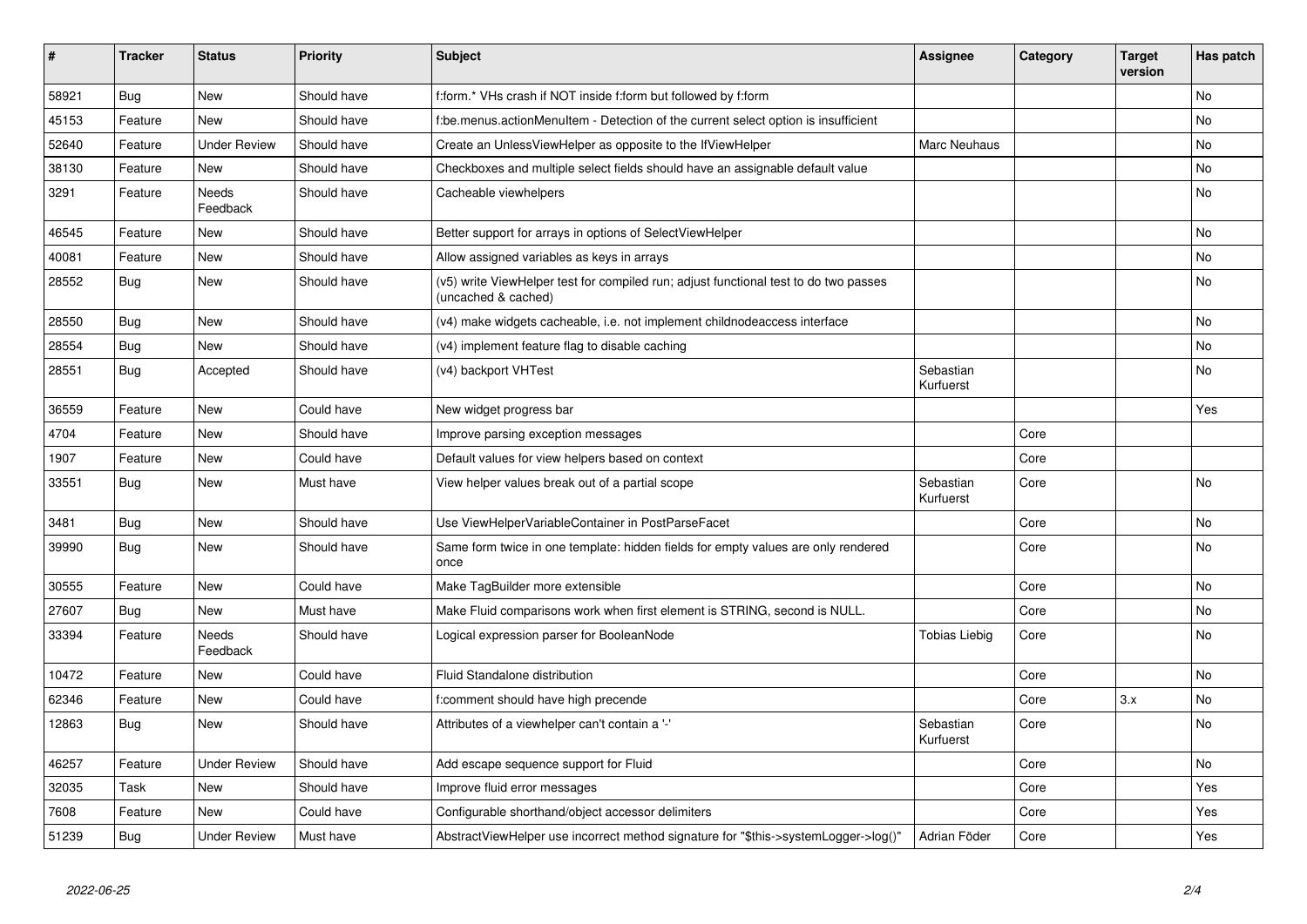| $\pmb{\#}$ | <b>Tracker</b> | <b>Status</b>            | <b>Priority</b>      | <b>Subject</b>                                                                                         | <b>Assignee</b>        | Category           | <b>Target</b><br>version | Has patch |
|------------|----------------|--------------------------|----------------------|--------------------------------------------------------------------------------------------------------|------------------------|--------------------|--------------------------|-----------|
| 8989       | Feature        | Needs<br>Feedback        | Could have           | Search path for fluid template files                                                                   |                        | View               |                          | <b>No</b> |
| 38369      | Bug            | New                      | Must have            | Resource ViewHelpers should not fall back to request package                                           |                        | View               |                          | No        |
| 43072      | Task           | New                      | Should have          | Remove TOKENS for adding templates fallback in Backporter                                              |                        | View               |                          | No        |
| 45394      | Task           | New                      | Should have          | Forwardport Unit test for standalone view                                                              |                        | View               |                          | No        |
| 46289      | Bug            | <b>Needs</b><br>Feedback | Should have          | Enable Escaping Interceptor in XML request format                                                      |                        | View               | 2.0.1                    | No        |
| 60181      | Feature        | New                      | Could have           | Caching mechanism for Fluid Views/Templates                                                            |                        | View               |                          | <b>No</b> |
| 9950       | Task           | <b>New</b>               | Should have          | Binding to nested arrays impossible for form-elements                                                  |                        | ViewHelpers        |                          |           |
| 34309      | Task           | New                      | Could have           | Unknown ViewHelpers cause exception - should be handled more graceful                                  |                        | ViewHelpers        |                          | No        |
| 10911      | Task           | New                      | Should have          | Tx_Fluid_ViewHelpers_Form_AbstractFormViewHelper->renderHiddenIdentityField<br>should be more reliable |                        | ViewHelpers        |                          | No        |
| 44234      | Bug            | <b>Under Review</b>      | Should have          | selectViewHelper's sorting does not respect locale collation                                           |                        | ViewHelpers        | 2.1                      | No        |
| 65424      | Bug            | <b>Under Review</b>      | Should have          | SelectViewHelper must respect option(Value Label)Field for arrays                                      |                        | <b>ViewHelpers</b> |                          | <b>No</b> |
| 54195      | Task           | New                      | Should have          | Rename and move FormViewHelper's errorClass value, currently 'f3-form-error'                           | Adrian Föder           | ViewHelpers        |                          | No        |
| 39936      | Feature        | New                      | Should have          | registerTagAttribute should handle default values                                                      |                        | ViewHelpers        |                          | No        |
| 34682      | Bug            | <b>Under Review</b>      | Should have          | Radio Button missing checked on validation error                                                       |                        | ViewHelpers        |                          | No        |
| 5933       | Feature        | Accepted                 | Should have          | Optional section rendering                                                                             | Sebastian<br>Kurfuerst | ViewHelpers        |                          | No        |
| 40064      | Bug            | New                      | Must have            | Multiselect is not getting persisted                                                                   |                        | ViewHelpers        |                          | No        |
| 33628      | Bug            | Needs<br>Feedback        | Must have            | Multicheckboxes (multiselect) for Collections don't work                                               | Christian Müller       | ViewHelpers        |                          | No        |
| 40998      | Bug            | Under Review             | Should have          | Missing parent request namespaces in form field name prefix                                            | Sebastian<br>Kurfuerst | ViewHelpers        | 1.1.1                    | No        |
| 26658      | Task           | New                      | Won't have this time | Make Form ViewHelpers consistent                                                                       |                        | ViewHelpers        |                          | No        |
| 51100      | Feature        | <b>New</b>               | Must have            | Links with absolute URI should have the option of URI Scheme                                           |                        | ViewHelpers        |                          | No        |
| 8491       | Task           | Needs<br>Feedback        | Should have          | link.action and uri.action differ in absolute argument                                                 | Karsten<br>Dambekalns  | ViewHelpers        |                          | No        |
| 59057      | Bug            | Under Review             | Must have            | Hidden empty value fields shoud be disabled when related field is disabled                             | Bastian<br>Waidelich   | ViewHelpers        |                          | <b>No</b> |
| 8648       | Bug            | New                      | Should have          | format.crop ViewHelper should support all features of the crop stdWrap function                        |                        | ViewHelpers        |                          | No        |
| 37619      | Bug            | New                      | Should have          | Fatal Error when using variable in name attribute of Section ViewHelper                                |                        | ViewHelpers        |                          | No        |
| 49600      | Bug            | New                      | Should have          | f:form tag shown as a HTML on frontend                                                                 |                        | ViewHelpers        |                          | No        |
| 54284      | Bug            | New                      | Should have          | Default Option for Switch/Case VH                                                                      |                        | ViewHelpers        |                          | No        |
| 3725       | Feature        | New                      | Could have           | <b>CSS Engine</b>                                                                                      | Christian Müller       | ViewHelpers        |                          | No        |